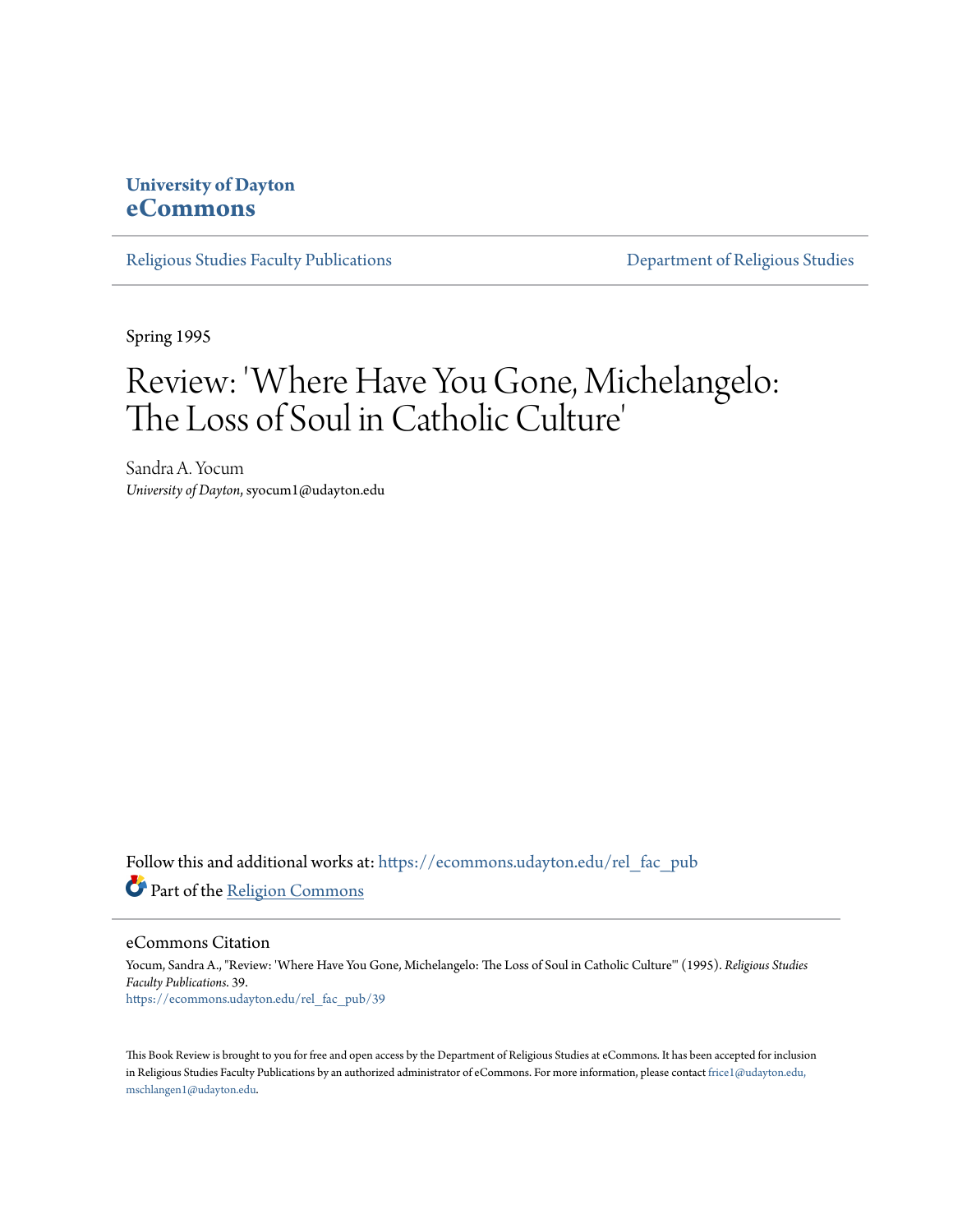**già Project, became the influential catalyst while he was studying at the Union Theological Seminary in New York. Supported by the National Council and by Union, the Southwest Georgia Project similarly outlasted the demise of the civil rights movement. In the late 1960s, the Office on South Africa was started by Union Seminary students. The Rev. Timothy Smith, a Union graduate, headed the office for two decades. It was one of the earliest divestment projects in the country and became one of the National Council's most successful organizing efforts. The divestment movement spread from there in the 1970s and 1980s among churches, colleges and universities, city and state governments, labor unions, and pension funds. The stories of these two important National Council projects remain largely untold.** 

*Vassar College* **LAWRENCE H. MAMIYA** 

*Where Have You Gone, Michelangelo?: The Loss of Soul in Catholic Culture.*  **By Thomas Day. New York: Crossroad, 1993. xii + 240 pages. \$19.95.** 

**Thomas Day, associate professor of Music, at Salve Regina University, Newport, Rhode Island, provides a searing commentary on contemporary Roman Catholic liturgical practice, calling it "a weird variety show" (xi). This sequel to** *Why Catholics Can't Sing* **derides what Day identifies as current liturgical "style," including liturgical language, art and environment, and music. In the final chapter he names the pivotal problem as "centralization." The term refers to pastors, musicians, or liturgists, who control the style of worship at any given Mass or, in many cases, at every single liturgy in a particular parish.** 

**By Day's account, their absolutist attitudes exclude any use of Latin and categorically reject the preservation of pre-Vatican II worship spaces. Devoid of humility, these "aging hippies" scorn the "crown jewels" of the Catholic musical inheritance such as simple chant and other accessible congregational music, as well as more elaborate liturgical music settings that choirs could sing and assemblies prayerfully enjoy. Most contemporary music, according to Day, exalts adolescent self-absorption in musical settings nearly impossible for the untrained voice. The hymns "Be Not Afraid" and "On Eagle's Wings" serve as Day's premier examples. The ubiquitous presence and power of the "liturgical egoists" who compose words and music threatens Catholic culture's "soul," defined in Day's concluding remarks as "the mystical source of creativity" (225).** 

**The evidence supporting his indictment of liturgical style is primarily anecdotes exemplifying a variety of liturgical abominations. The author weaves these stories into a narrative expounding his viewpoint, backed by occasional references to secondary sources. Each chapter ends with a series of random observations tangentially related to the chapter's focus under the heading "For Further Meditation and Group Discussion." The style strives for cleverness as indicated by the architecture chapter's subtitle, "Edifice Wrecked."** 

**Day brings to the fore the too-frequent egocentric displays of solo performers who serve as presiders and musicians. The casual disregard for rit-**